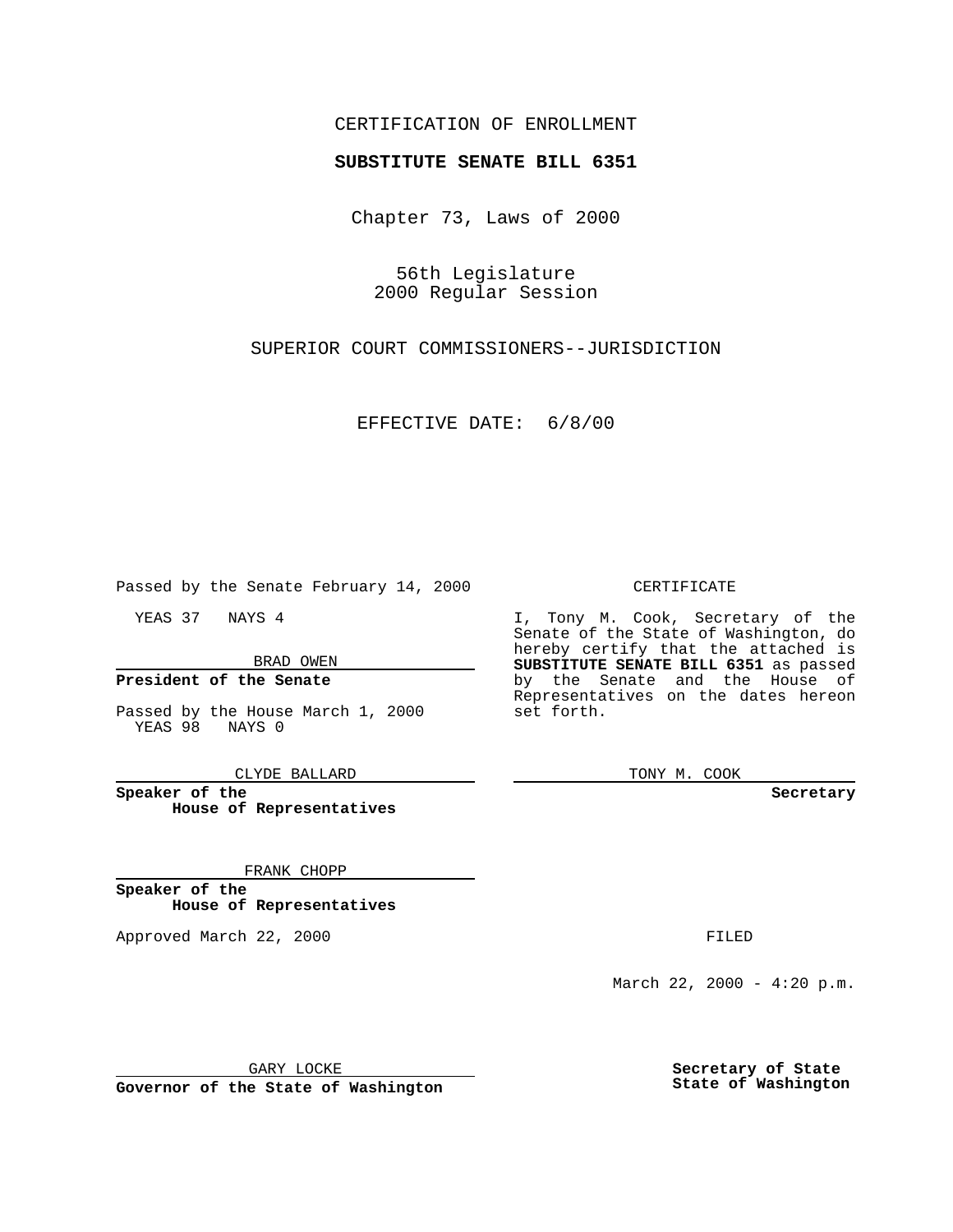# **SUBSTITUTE SENATE BILL 6351** \_\_\_\_\_\_\_\_\_\_\_\_\_\_\_\_\_\_\_\_\_\_\_\_\_\_\_\_\_\_\_\_\_\_\_\_\_\_\_\_\_\_\_\_\_\_\_

\_\_\_\_\_\_\_\_\_\_\_\_\_\_\_\_\_\_\_\_\_\_\_\_\_\_\_\_\_\_\_\_\_\_\_\_\_\_\_\_\_\_\_\_\_\_\_

Passed Legislature - 2000 Regular Session

### **State of Washington 56th Legislature 2000 Regular Session**

**By** Senate Committee on Judiciary (originally sponsored by Senators Kline, McCaslin, Heavey, Long, Shin, Thibaudeau, Sheahan and Costa)

Read first time 01/31/2000.

 AN ACT Relating to superior court commissioners; and amending RCW 2.24.040.

BE IT ENACTED BY THE LEGISLATURE OF THE STATE OF WASHINGTON:

 **Sec. 1.** RCW 2.24.040 and 1997 c 352 s 14 are each amended to read as follows:

 Such court commissioner shall have power, authority, and jurisdiction, concurrent with the superior court and the judge thereof, in the following particulars:

 (1) To hear and determine all matters in probate, to make and issue all proper orders therein, and to issue citations in all cases where same are authorized by the probate statutes of this state.

(2) To grant and enter defaults and enter judgment thereon.

 (3) To issue temporary restraining orders and temporary injunctions, and to fix and approve bonds thereon.

 (4) To act as referee in all matters and actions referred to him or her by the superior court as such, with all the powers now conferred upon referees by law.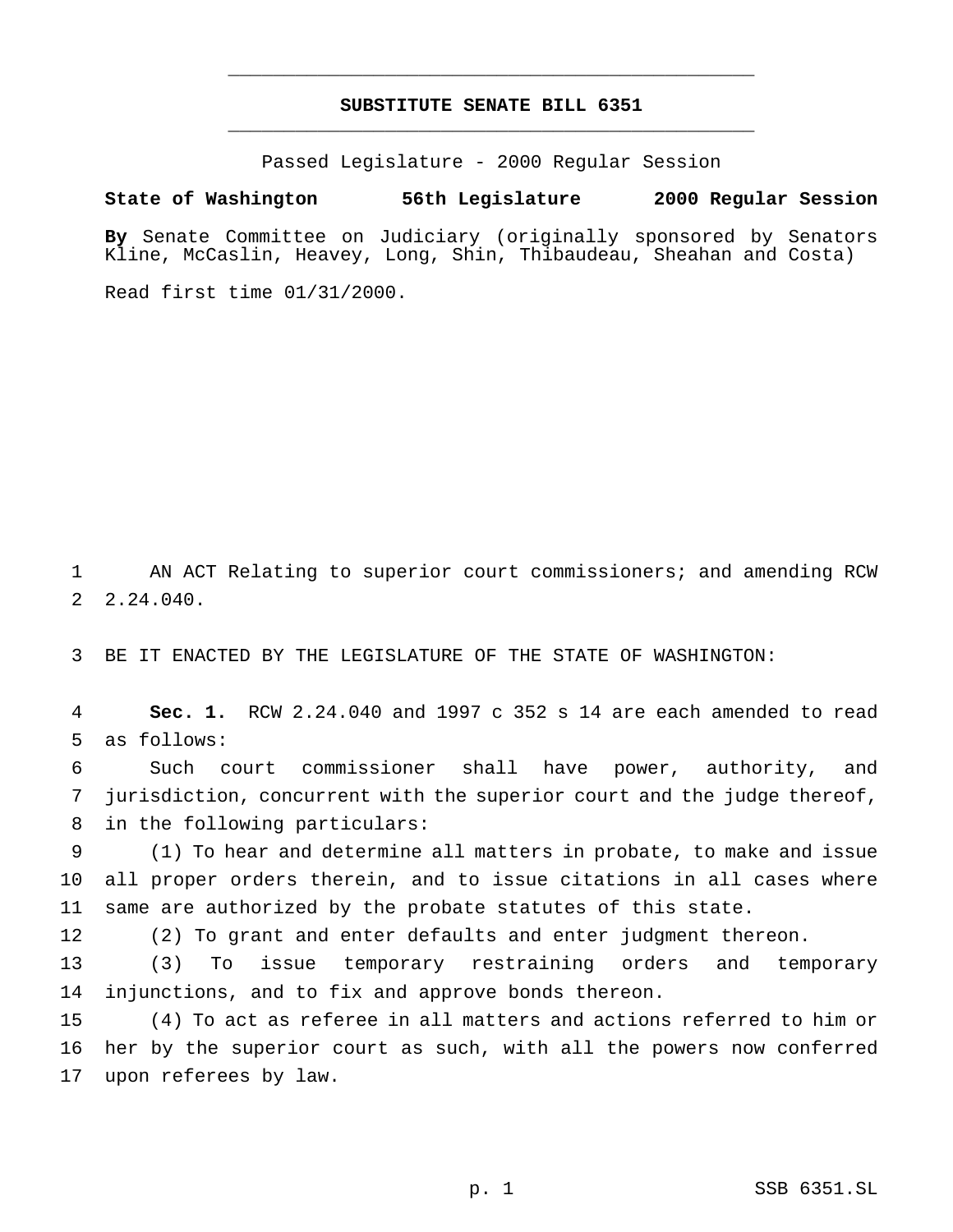(5) To hear and determine all proceedings supplemental to execution, with all the powers conferred upon the judge of the superior court in such matters.

 (6) To hear and determine all petitions for the adoption of children and for the dissolution of incorporations.

 (7) To hear and determine all applications for the commitment of any person to the hospital for the insane, with all the powers of the superior court in such matters: PROVIDED, That in cases where a jury is demanded, same shall be referred to the superior court for trial.

 (8) To hear and determine all complaints for the commitments of minors with all powers conferred upon the superior court in such matters.

 (9) To hear and determine ex parte and uncontested civil matters of any nature.

 (10) To grant adjournments, administer oaths, preserve order, compel attendance of witnesses, and to punish for contempts in the refusal to obey or the neglect of the court commissioner's lawful orders made in any matter before the court commissioner as fully as the judge of the superior court.

 (11) To take acknowledgments and proofs of deeds, mortgages and all other instruments requiring acknowledgment under the laws of this state, and to take affidavits and depositions in all cases.

 (12) To provide an official seal, upon which shall be engraved the words "Court Commissioner," and the name of the county for which he or she may be appointed, and to authenticate his official acts therewith in all cases where same is necessary.

 (13) To charge and collect, for his or her own use, the same fees for the official performance of official acts mentioned in subsections (4) and (11) of this section as are provided by law for referees and notaries public.

 (14) To hear and determine small claims appeals as provided in chapter 12.36 RCW.

 (15) In adult criminal cases, to preside over arraignments, preliminary appearances, initial extradition hearings, and noncompliance proceedings pursuant to RCW 9.94A.200; accept pleas if 36 authorized by local court rules; appoint counsel; make determinations 37 of probable cause; set, amend, and review conditions of pretrial 38 release; set bail; set trial and hearing dates; authorize continuances; 39 and accept waivers of the right to speedy trial.